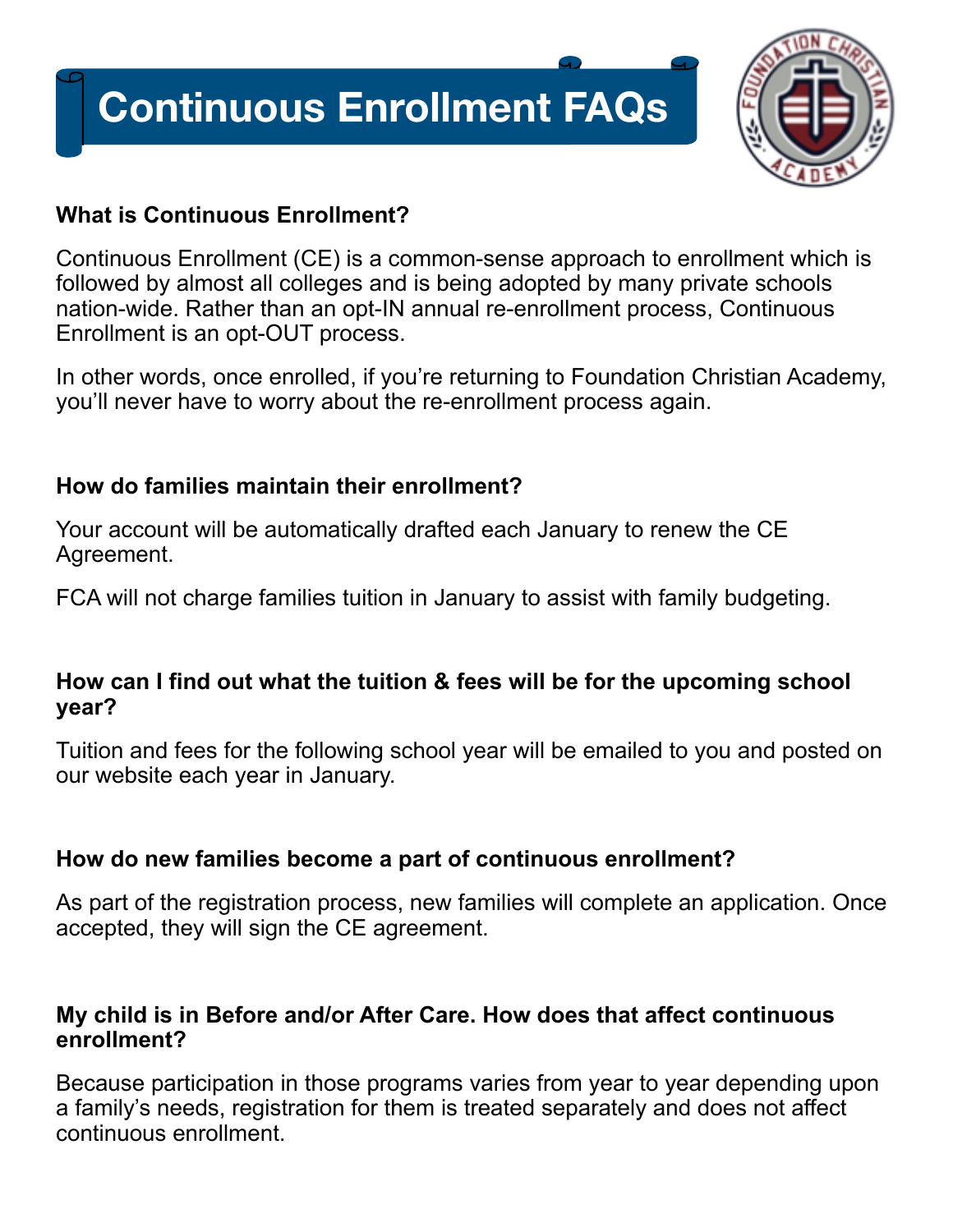# **Tuition & Continuous Enrollment**

# **I am enrolling a new sibling of a current student. What do I need to do?**

Enrolling a sibling of a current student is similar to enrolling a new student. The application process is online.

- Login to your FACTS Family Portal account
- Select "Apply/Enroll" to start a new application

# **Our family is definitely staying at FCA! What do we need to do?**

Great! Under the CE agreement, your child will be automatically re-enrolled for the next school year each January.

#### **What is the continuous enrollment fee?**

The continuous enrollment fee is a financial commitment for currently enrolled families. The payment indicates your family's commitment to having your children enrolled at Foundation Christian for the next school year.

#### **What tuition payment plans does Foundation Christian offer under continuous enrollment?**

All families are on one of three payment plans:

*Annual Payment Plan* – A single tuition payment is paid in full on or before July 1. Under this payment plan a 5% discount will be applied to the balance.

*Semester Payment Plan* – Two equal tuition payments are due July 1 and December 1. Under this payment plan a 2% discount is applied.

*Monthly Payment Plan* – Ten equal tuition payments are due on the first of July, August, September, October, November, December, February, March, April, and May. (skipping January and June)

### **How is the continuous enrollment fee collected?**

The fee is automatically drafted from your preferred account.

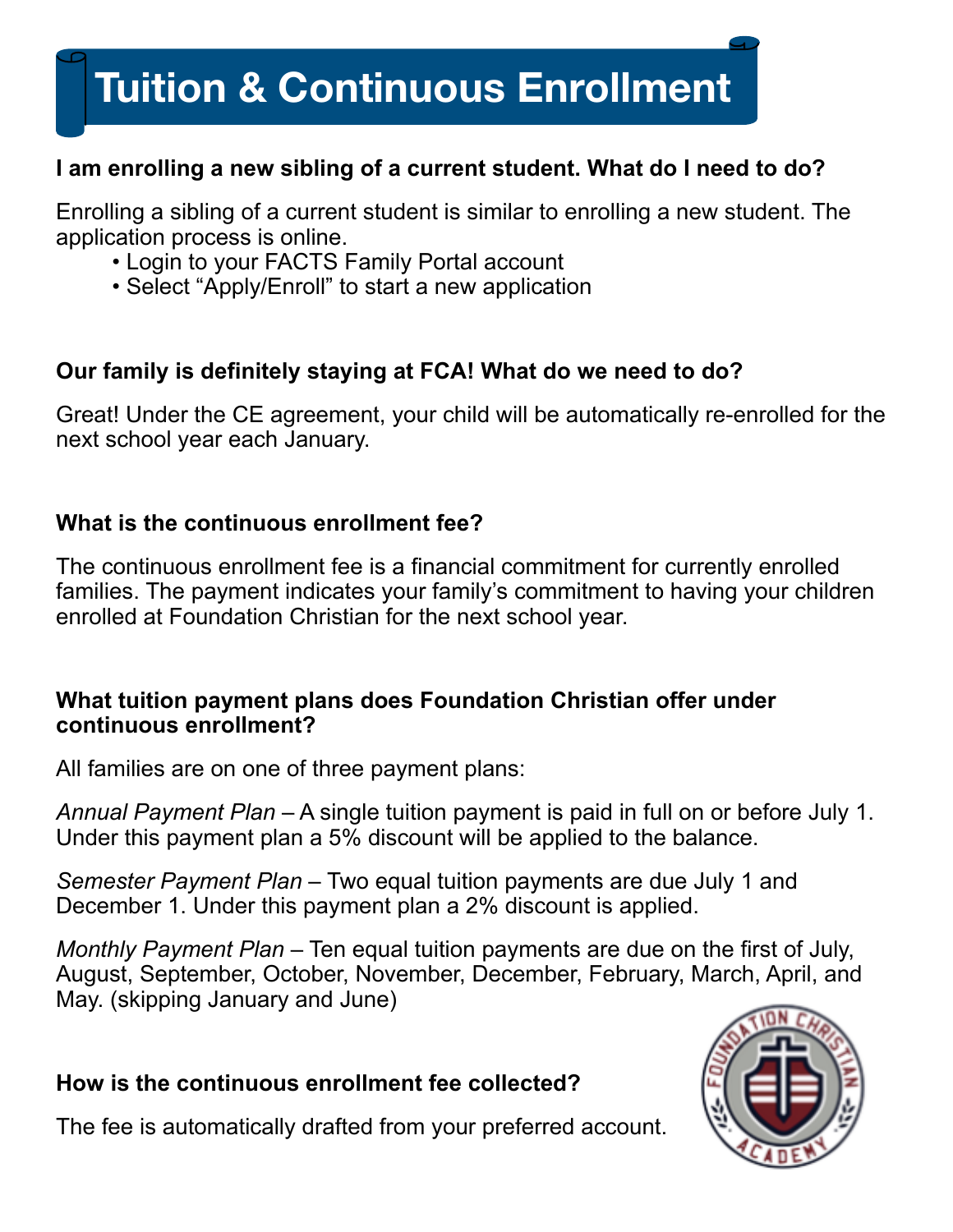# **Is the continuous enrollment fee refundable?**

The annual fee is non-refundable and non-transferable. Exceptions may include:

• In the event of an unplanned move 30 miles or more

• In the event, FCA terminates the enrollment agreement for the upcoming school year

• In the event of a hardship (requires Board of Trustees approval)

# **What if I am behind in my account?**

All accounts must be current in order to keep your continuous enrollment status active.

# **What will the tuition be next year?**

Tuition rates will be emailed and also posted in January for the following year on our website under "Admissions", then pull down to "Tuition and Fees"

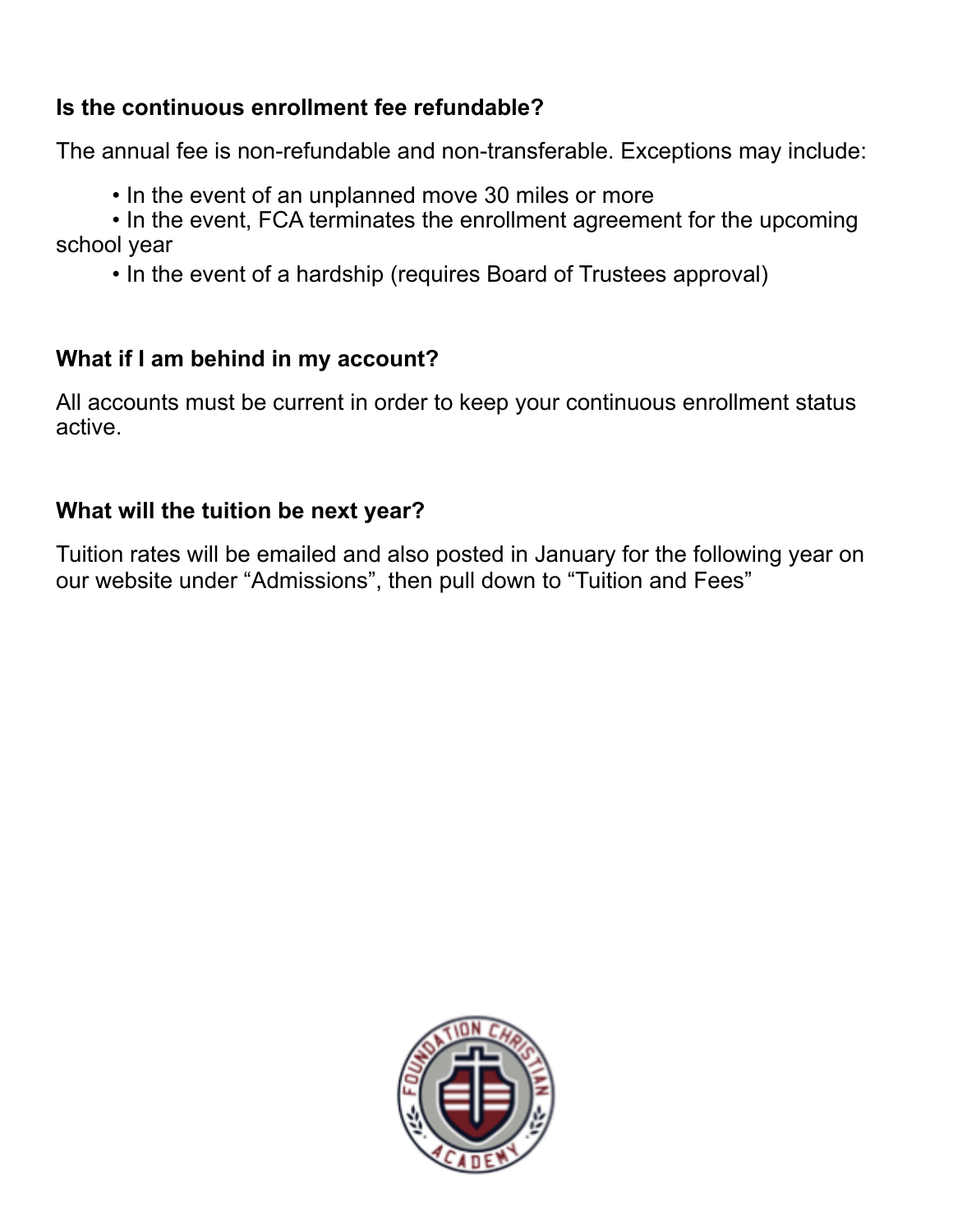# **Opting Out of Continuous Enrollment**

#### **What if our family is not returning or unsure if we can return to FCA next year?**

While we pray that 100% of our families plan to return for another year, we are also aware that situations can change. You will be given an opportunity to cancel your CE agreement during the CE opt-out period.

If you wish to terminate the CE agreement, you must submit the opt-out form in January. Your student will not be re-enrolled. Your student's seat will be released and no longer guaranteed for the upcoming school year.

#### **What is the penalty if I withdraw my student after the CE opt-out period?**

Per the terms of the CE agreement, you will incur a student withdrawal fee equivalent to one month's tuition payment for the early termination of the Continuous Enrollment contract.

#### **What if I opt out of my CE contract and then decide later I want my student to return to FCA?**

If your family decides to return after opting out of the CE contract, you would reapply as a new student and your application will be considered along with other new families. Students will be accepted based upon available openings in the grade or, deferred/waitlisted with other new students. All new student fees are applicable.